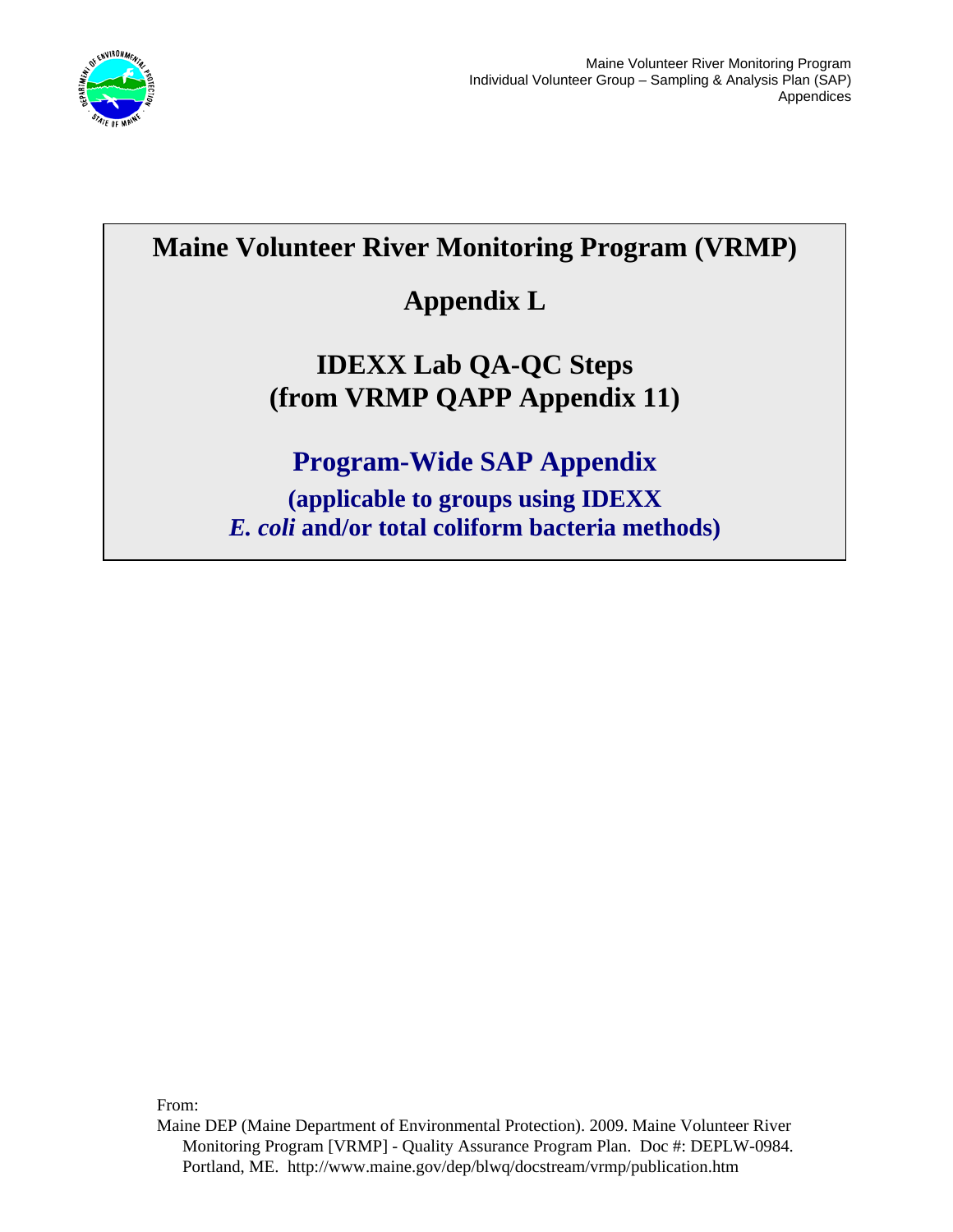#### **Appendix L-1**

#### **IDEXX Colilert Bacteria Analysis Method - Sterility Checks, Blanks, Positive and Negative Controls -**

At the start of each sampling season, each local volunteer laboratory using the IDEXX Colilert method will be assessed by VRMP staff:

- 1. Using a QA/QC checklist developed in partnership with the Department of Health and Human Services Laboratory Certification Officer (see QA/QC Checklist for IDEXX Colilert [Maine VRMP] in Appendix 11 of the VRMP QAPP).
- 2. Having sterility check, blank, positive, and negative control tests performed on pre/unused sample media and related equipment by Nelson Analytical (Springvale,  $ME$ ) – a laboratory is certified by the NELAC Institute for the similar method Colilert. Nelson Analytical sterility checks all IDEXX Colilert® supplies and reagents before they are utilized by volunteer laboratories in the VRMP.
	- a. These assessments include testing each lot of the Quanti-Tray 2000 units, sample vessels and single-use pipettes. Each lot of Colilert® media is used before the listed expiration date and stored in a cool (20-30  $^{\circ}$ C) dry place out of direct sunlight. Each lot is quality checked using a positive culture to ensure growth of the target organism, and all Quanti-Tray cells must exhibit fluorescence, the expected reaction to the target organism. Each lot of media is also tested using two negative controls to demonstrate the media does not support the growth of non-target organisms. Each laboratory also processes one blank (distilled water and media) for each group of samples processed.
	- b. The data quality objective for blanks is <10 MPN. For each laboratory 10% of the laboratory samples are duplicated and the RPD regularly assessed.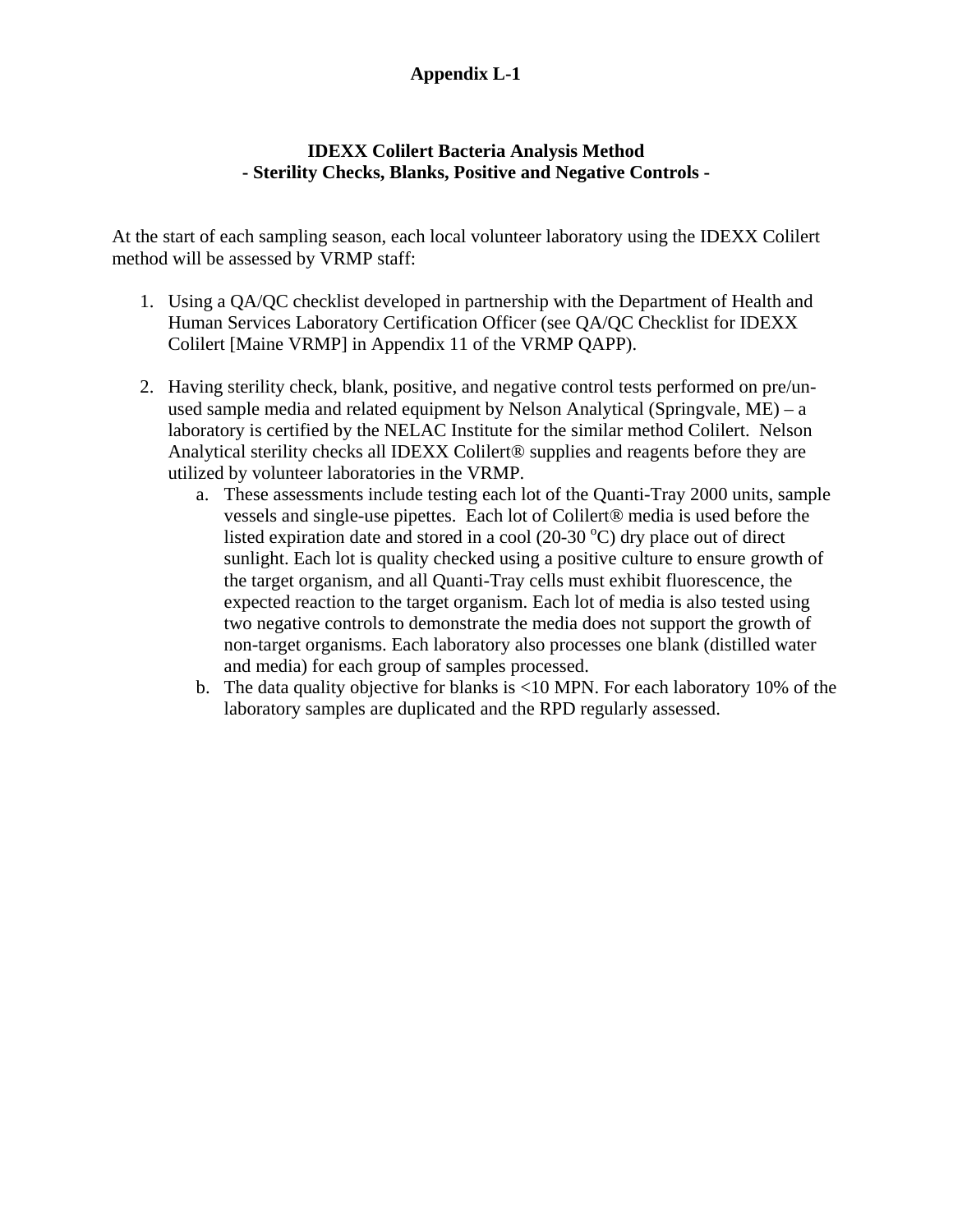#### **Appendix L-2**

### **QA/QC Checklist for IDEXX Colilert -- Maine Volunteer River Monitoring Program**

| Assessor (Initials) Completing Checklist: ____                                                                                                                                                                                       |  |                                      |   |           |   |        |                  |                                                                                                                                                             |
|--------------------------------------------------------------------------------------------------------------------------------------------------------------------------------------------------------------------------------------|--|--------------------------------------|---|-----------|---|--------|------------------|-------------------------------------------------------------------------------------------------------------------------------------------------------------|
|                                                                                                                                                                                                                                      |  | <b>Documents</b><br><b>COMPLIANT</b> |   |           |   | Onsite | <b>COMPLIANT</b> | <b>Comments and Corrective Actions</b>                                                                                                                      |
| <b>IDEXX Collert-18 or Colllert-24</b><br>with Quanti-Tray®/2000                                                                                                                                                                     |  | Y                                    | N | <b>NA</b> | Y | N      | <b>NA</b>        |                                                                                                                                                             |
| Is media stored at 4 to 30°C without<br>exposure to direct light?                                                                                                                                                                    |  |                                      |   |           |   |        |                  |                                                                                                                                                             |
| Is unopened media older than 12<br>months discarded?                                                                                                                                                                                 |  |                                      |   |           |   |        |                  |                                                                                                                                                             |
| Is Quanti-Tray®/2000 (counting<br>range of 2,419 per 100 mL) used for<br>analysis?                                                                                                                                                   |  |                                      |   |           |   |        |                  | (Note: Dilutions are rarely necessary<br>when this tray is used.)                                                                                           |
| Is the appropriate fluorescence<br>Quanti-Tray®/2000 comparator<br>available and is it stored in the dark at<br>2-30°C?                                                                                                              |  |                                      |   |           |   |        |                  | Expired comparators must be<br>discarded.                                                                                                                   |
| Is incubator capable of maintaining<br>$35 \pm 0.5$ °C?                                                                                                                                                                              |  |                                      |   |           |   |        |                  |                                                                                                                                                             |
| Are only glassware or plasticware<br>that will not auto-fluoresce used<br>during this analysis?                                                                                                                                      |  |                                      |   |           |   |        |                  |                                                                                                                                                             |
| Are samples dechlorinated (if chlorine<br>is present) and cooled to 10°C<br>immediately after collection?<br>Is sample holding time of 6 hours<br>being met?                                                                         |  |                                      |   |           |   |        |                  |                                                                                                                                                             |
| Once Colilert Snap Pack is separated<br>from strip, is it tapped to ensure that<br>all of the powder is at the bottom part<br>of the pack prior to opening it?<br>Is powder always added to 100 mL of<br>sample or sample dilutions? |  |                                      |   |           |   |        |                  |                                                                                                                                                             |
| Is sample gently mixed after Colilert<br>media is added and prior to pouring<br>into Quanti-Tray®/2000?                                                                                                                              |  |                                      |   |           |   |        |                  | (Note: All media may not dissolve<br>during mixing. It should, however, be<br>completely dissolved after incubation.)                                       |
| Is sample incubated $18 - 22$ hrs. for<br>Colilert-18; or 22 - 28 hrs. for Colilert-<br>24 at $35 \pm 0.5^{\circ}$ C with fluorescence<br>determined immediately upon<br>removal from incubator?                                     |  |                                      |   |           |   |        |                  |                                                                                                                                                             |
| Is fluorescence checked in a dark<br>environment by holding a 6 watt UV<br>lamp with a 365 nm wavelength three<br>to five inches away from sample?                                                                                   |  |                                      |   |           |   |        |                  |                                                                                                                                                             |
| If an effluent sample has a<br>background color when collected, has<br>the inoculated/incubated sample<br>been compared to a control blank?                                                                                          |  |                                      |   |           |   |        |                  | Note: Blank consists of an aliquot of the<br>same sample in the same type of<br>container that has not been inoculated<br>and was held at room temperature. |